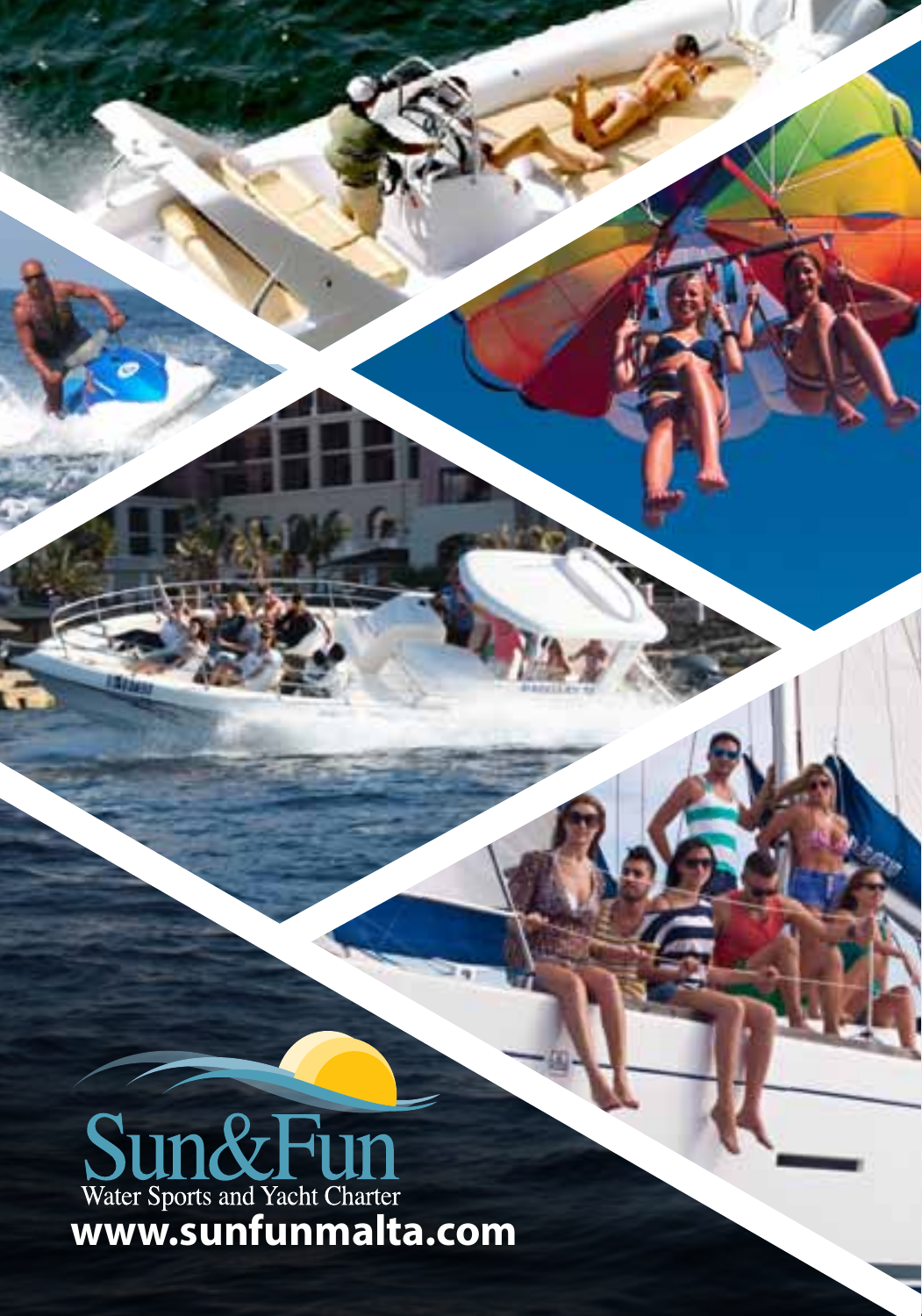With over 20 years experience, we are the leaders in the marine leisure business. Visit one of our offices for more details of special offers and packages. *LET US MAKE YOUR HOLIDAY MEMORABLE!*

Mit über 20 Jahren Erfahrung sind wir die führenden Anbieter von Urlaubs- und Freizeitwassersportaktivitäten. Für mehr Informationen, Angebote, Paketpreise und Buchungen wenden Sie sich bitte vertrauensvoll an eine unserer Niederlassungen. *WIR MACHEN IHREN URLAUB UNVERGESSLICH!*

Avec 20 ans d'expérience, nous sommes le centre d'activités nautiques leader à Malte.Rendezvous directement dans l'un de nos bureaux pour plus de détails sur les tarifs et offres spéciales propo. *LAISSEZ NOUS FAIRE DE VOS VACANCES DES INSTANTS MÉMORABLES!*

Мы являемся лидерами в сфере организации водных видов отдыха, успешно работая в этой области более 20 лет. Подробную информацию о турах и специальных предложениях Вы можете получить в наших офисах. **МЫ СДЕЛАЕМ ВАШ ОТДЫХ НЕЗАБЫВАЕМЫМ!**



**Download our mobile app by scanning the QR Code below** ........



**find us on** facebook

## **SPECIAL OFFERS**



**Parasailing Student Special Offer** 10:00am – 11:00am **€27** per person *(valid on presentation of student card)*

**Parasailing Happy Hour**  11:00am – 12:00am **€35** per person



**Activities listed on this page can only be booked directly with Sun & Fun head office at the Corinthia Marina resort. sunfunmalta** Terms and Conditions apply.

**Jet Skis Special Offer** 10:30am – 12:00am **€35** for 15 mins single **€40** for 15 mins double

**Free Banana Ride or Sofa Ride** with every 115hp Self Drive Speed Boat booked for a full day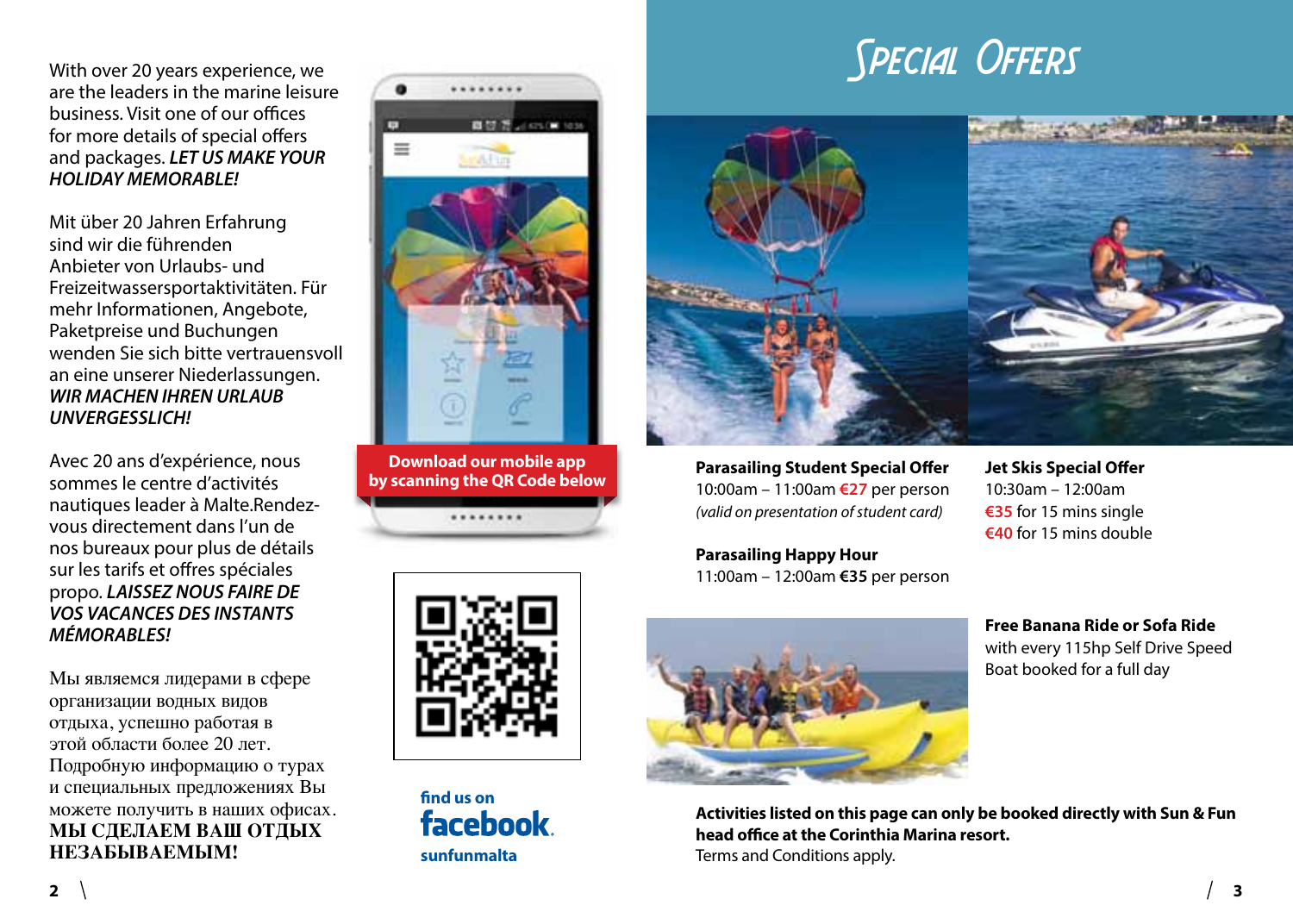





| <b>Jet Skis</b><br>Driver must be 18 years of<br>age or over. Free driver when<br>client is under 18 years. | One Person<br><b>Two Persons</b><br>One Person<br><b>Two Persons</b> | 15mins<br>30 <sub>mins</sub>             | €40<br>€50<br>€75<br>€85 |
|-------------------------------------------------------------------------------------------------------------|----------------------------------------------------------------------|------------------------------------------|--------------------------|
| <b>Banana Rides</b>                                                                                         | Per Person (Min. of 4 persons)                                       | 10 <sub>mins</sub>                       | €8                       |
| Crazy Sofa /<br><b>Sting Ray</b>                                                                            | <b>Two Persons</b><br><b>Three Persons</b><br><b>Four Persons</b>    | 10 <sub>mins</sub>                       | €30<br>€35<br>€40        |
| Water Skiing /<br>Wake Boarding                                                                             | Beginner<br>Regular                                                  | 30 <sub>mins</sub><br>15 <sub>mins</sub> | €50<br>€35               |
| Canoes                                                                                                      | One Seater<br><b>Two Seater</b>                                      | Per hour                                 | €6<br>€10                |
| <b>Paddle Boat</b><br><b>Paddle Boat with Slide</b>                                                         | Max. four persons<br>Max. four persons                               | Per hour<br>Per hour                     | €13<br>€17               |

Enjoys views of the bay, coastline and surrounding scenery. Take-off & landing takes place from the boat, making it the easiest water sports to practise. Non-flying passengers are also allowed on board *(subject to availability).*  The experience is unforgettable, so don't miss out.

#### **€40 per person**

**Observer: €6** *(subject to availability)*

**Special rates:\*** Groups of 4 at only **€35** per person

Early booking recommended

*\*Only applicable during certain periods of the season.*  Individual clients will be flown in twos or threes.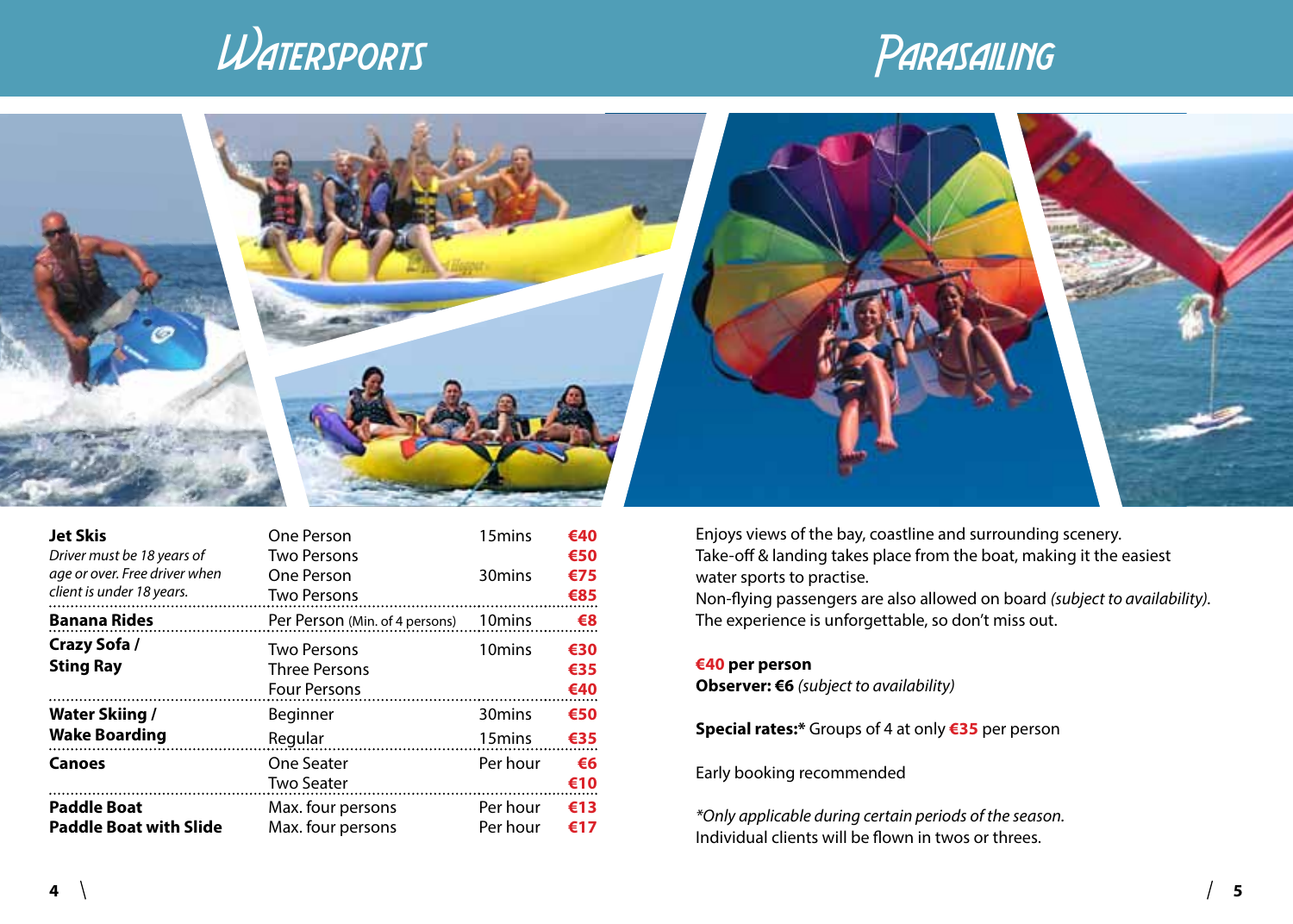## SELF-DRIVE SPEED BOATS SELF-DRIVE & SKIPPERED RIBS



Anchor in one of the bays or out at sea. Swim & snorkel or simply sunbathe and enjoy views of Malta from the sea. Within just 15 minutes you could be enjoying views of the historical Grand Harbour while in 45 minutes you can be at the Blue Lagoon, Comino or Malta's second largest island - Gozo.

|        |       |      | Boat   Maximum   Per Hour   Half Day (3.5hrs)   Full Day (7hrs)<br>  Persons   Incl. free fuel   Excl. Fuel   Excl. Fuel   Excl. Fuel |      |
|--------|-------|------|---------------------------------------------------------------------------------------------------------------------------------------|------|
| 60 HP  | four  | €80  | €150                                                                                                                                  | €200 |
| 85 HP  | six   | €100 | €180                                                                                                                                  | €250 |
| 115 HP | eight | €110 | €220                                                                                                                                  | €300 |

**Powered by very fuel efficient four stroke engines**

#### **Boat Security Deposit €150**

**Skippered 20 seater Boat for half day: €450** (incl. fuel to Comino/South Gozo & Back)

#### **Taxi to Valetta & Sliema**

For the RIB enthusiast we have a large fleet of RIB's that you can choose from. Self drive RIB's

|                            |            | <b>Maximum Per Hour Half Day</b><br><b>Persons</b> Incl. free fuel (3.5hrs)<br>Excl. Fuel |      | <b>Full Day</b><br>(7hrs)<br>Excl. Fuel |
|----------------------------|------------|-------------------------------------------------------------------------------------------|------|-----------------------------------------|
| 5.75 m / 60HP              | four - six | €100                                                                                      | €180 | €260                                    |
| 6.60 m / 200HP             | eight      | €140                                                                                      | €300 | €400                                    |
| Boat Security Deposit €500 |            |                                                                                           |      |                                         |

#### **Skippered Rib Charter - Day Charter**

Stilmar 34 Cabin - 9,95 m - 2 x 350hp Engines 10 pax **€800**inc skipper / exc fuel

| Sunset Cruise Visit St Paul's Island & The Grand Harbour, 4 pax €450<br>inc skipper & Fuel & inc maltese platter & wine | 8 pax <b>€550</b>                     |      |
|-------------------------------------------------------------------------------------------------------------------------|---------------------------------------|------|
| Transfer in Style to Sliema / Valletta<br>Transfer in Style to Sliema / Valletta                                        | One Way<br>With return $\epsilon$ 350 | €250 |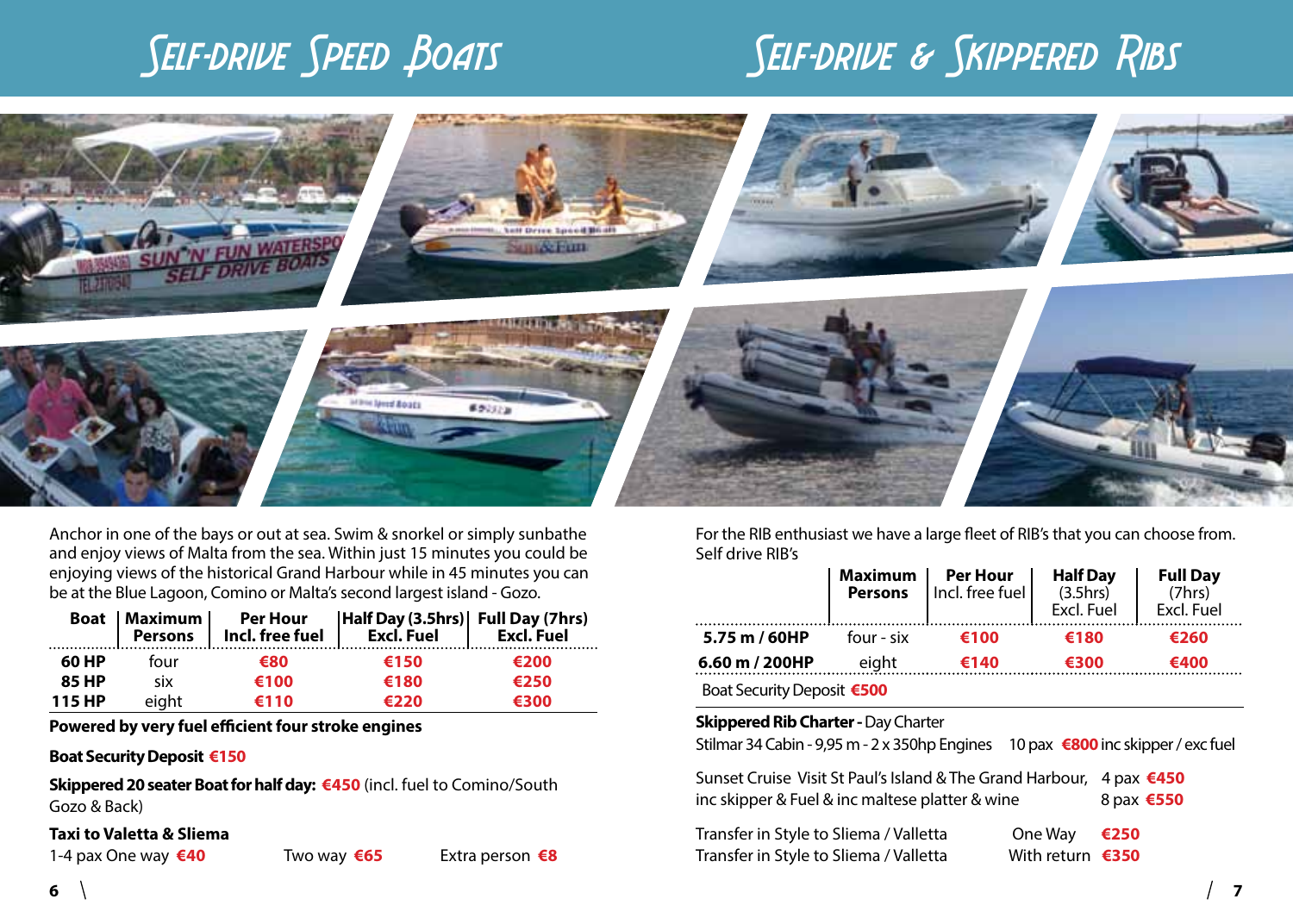## Full Day Comino & Blue Lagoon Full House Pack



This full day cruise takes you to the island of Comino and the crystal clear waters of the Blue Lagoon. Enjoy a thrilling ride to Comino and the Blue Lagoon on powerboats. En route we will cruise past St Paul's Islands and Mellieha Bay before we reach the famous Blue Lagoon.

**Adults €30.00 Children** (under 12) **€17.00**

#### **The great price includes:**

- Experience the fun of being on a 600 HP Powerboat
- Swimming in the crystal clear waters of the Blue Lagoon
- Visit to the natural caves that surround Comino

Departure time: 10:00

If you are looking for a package full of activities at a fantastic price, this is the best deal on the island. Your day will start with a ride on a fast poweboat. The boat will pass by St. Paul's Islands, Mellieha Bay and stop you in Mgarr Harbour, Gozo. The Hop-on Hop-off open deck bus will take you for a Gozo Sightseeing Tour. The tour visits Gozo's main attractions including Ggantija Temples, Xagħra Windmill, Calypso's Cave, Marsalforn Bay, the capital city Victoria, Ta' Pinu Basilica, the Craft Village, the Azure Window, Fontana Cottage, Xlendi Bay and much more! At 15:30hrs the powerboat will pick you from Mgarr Harbour and take you to Comino. Our stop of about an hour will be in the crystal clear waters of the famous Blue Lagoon. Leaving the Blue Lagoon, we cruise towards Crystal Lagoon visiting some of the natural caves that surround the island of Comino

| Speed boat trip to Gozo and Blue Lagoon                         | Adult €35   Children €25 |
|-----------------------------------------------------------------|--------------------------|
| Tour of Gozo with Sightseeing Bus:                              | Adult €15   Children €10 |
| <b>Exclusive Tour of Gozo with 4 seater airconditioned car:</b> | €80                      |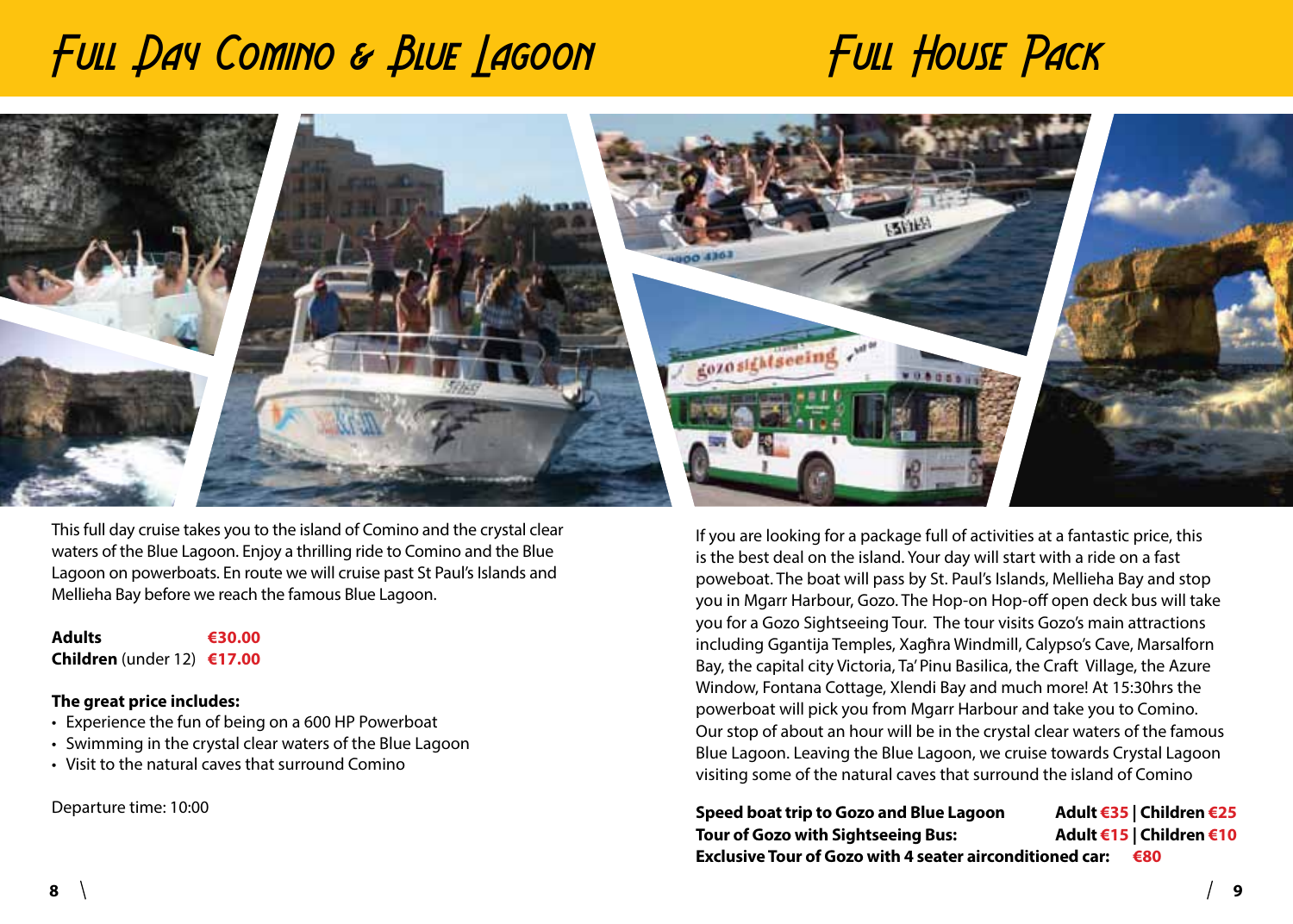## Snorkelling Adventure Jet Fly / Paddle Boards



### **The only half day cruise to the Blue Lagoon**

This is perfect if you want a half day out at sea. We set off from our base in Corinthia Beach resort and return in time for lunch. We cruise along the east coast of Malta passing St Paul's Island, then cross over to Comino. Our first stop will be to visit the Santa Maria Caves. We then enter the Blue Lagoon and stop for around an hour for swimming.

Our final stop will be in another bay in Comino called Crystal Lagoon. Here we will drop anchor and swim from the boat. After throwing bread into the sea, hundreds of fish will surround the boat allowing clients to admire this spectacle by means of mask and snorkels that will be provided. Finally we will head back to our base.

#### **Adults €30 | Children** (under 12) **€18**

- Snorkelling equipment (mask and snorkel) will be provided.
- Additional trips are sometimes available even in the afternoon.
- Departure at 9.00, returning at 12.30

#### **Stop dreaming, start flying! Jetpack Adventure - 20 mins €80**

All thrill seekers out there, get ready to fulfill a sci-fi dream. You'll be amazed by the world´s first jetpack attraction. Go solo or tandem, either way you'll get once-in-a-lifetime experience.

### **Never tried paddling or practiced yoga?**

We are here to ease you into this exciting and relaxing experience in Malta. All equipment is provided in the class and our SUP Yoga & Fitness instructor will teach you everything you need to know so don't worry if you are a beginner. Stand up Paddleboarding (or SUP) is recognised as being one of the fastest growing sports across the world. Not only does it provide an amazing full body workout, but it immerses you in a relaxing water based environment. Paddling on a SUP provides great cardio and core toning – but adding yoga creates a whole other dimension to the sport.

**SUP Yoga & Fitness session, 1 hour €20.00** \*all the participants must be 18 or over **SUP Rentals, 1 hour €15.00** \*Rentals include the board, paddle & leash.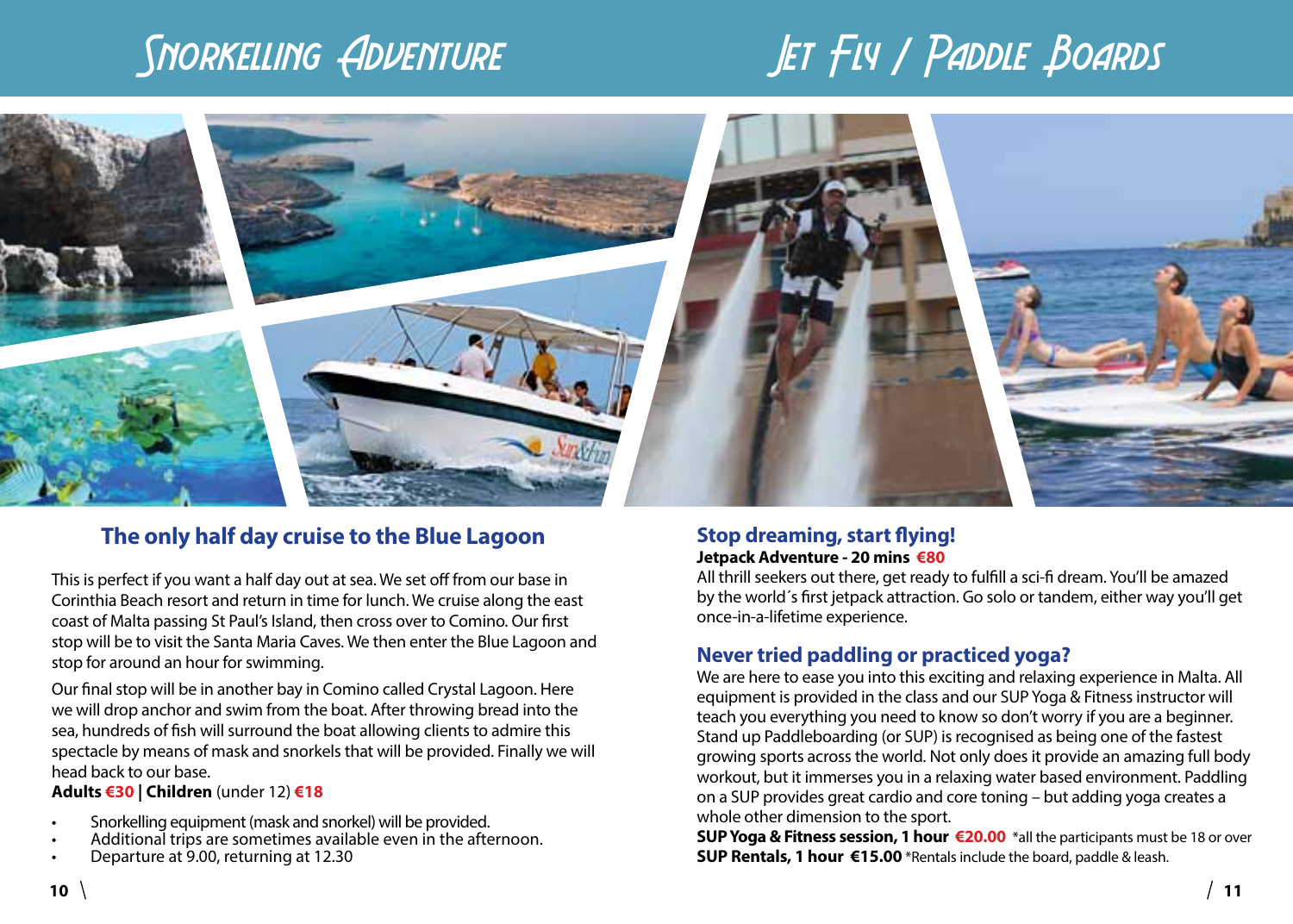## Sailing Yachts Cabin Cruisers



Have you ever dreamt about spending days out at sea? Whether you are an experienced skipper or a total novice, Sun & Fun Water Sports and Yacht Charters offer a range of services, which are custom-made to suit your requirements.

| <b>SAILING YACHTS</b>                                                                                      |      |      |      |      |
|------------------------------------------------------------------------------------------------------------|------|------|------|------|
| $5-6$ pax<br>$9-10$ pax<br>$7-8$ pax<br>$1-4$ pax                                                          |      |      |      |      |
| <b>Full Dav</b>                                                                                            | €500 | €540 | €590 | €650 |
| Specific yacht can also be supplied upon request.<br>Ask our sales representative for further information. |      |      |      |      |
|                                                                                                            |      |      |      |      |

| <b>SAILING CATAMARAN</b> |      |            |  |  |
|--------------------------|------|------------|--|--|
| 45 Feet                  | €900 | Max 12 pax |  |  |
|                          |      |            |  |  |

### *...adventurous locals ...local travellers ...individual or families ... fun for everyone*

Sailing yachts, catamarans and cabin cruisers of various capacities are available on skippered basis, for either day trios or long-term travel (local or overseas). Our yachts are fully insured and carry all required safety equipment. With the largest fleet of yachts available on the island, no other company can offer you as much choice!

| <b>CABIN CRUISERS</b>                                                        |        |            |  |  |
|------------------------------------------------------------------------------|--------|------------|--|--|
| Searay 220 SSE                                                               | €850   | Max 6 pax  |  |  |
| Sunguest 38                                                                  | €1,450 | Max 8 pax  |  |  |
| <b>Marquis 420 Sport</b>                                                     | €2,400 | Max 8 pax  |  |  |
| Jeanneau NC11 36 Feet                                                        | €1,750 | Max 8 pax  |  |  |
| <b>Ilver Palma</b>                                                           | €2,000 | Max 12 pax |  |  |
| <b>Fairline Phantom 45</b>                                                   | €1,500 | Max 12 pax |  |  |
| Sunseeker 55                                                                 | €3,000 | Max 12 pax |  |  |
| More models available. Ask our sales representative for further information. |        |            |  |  |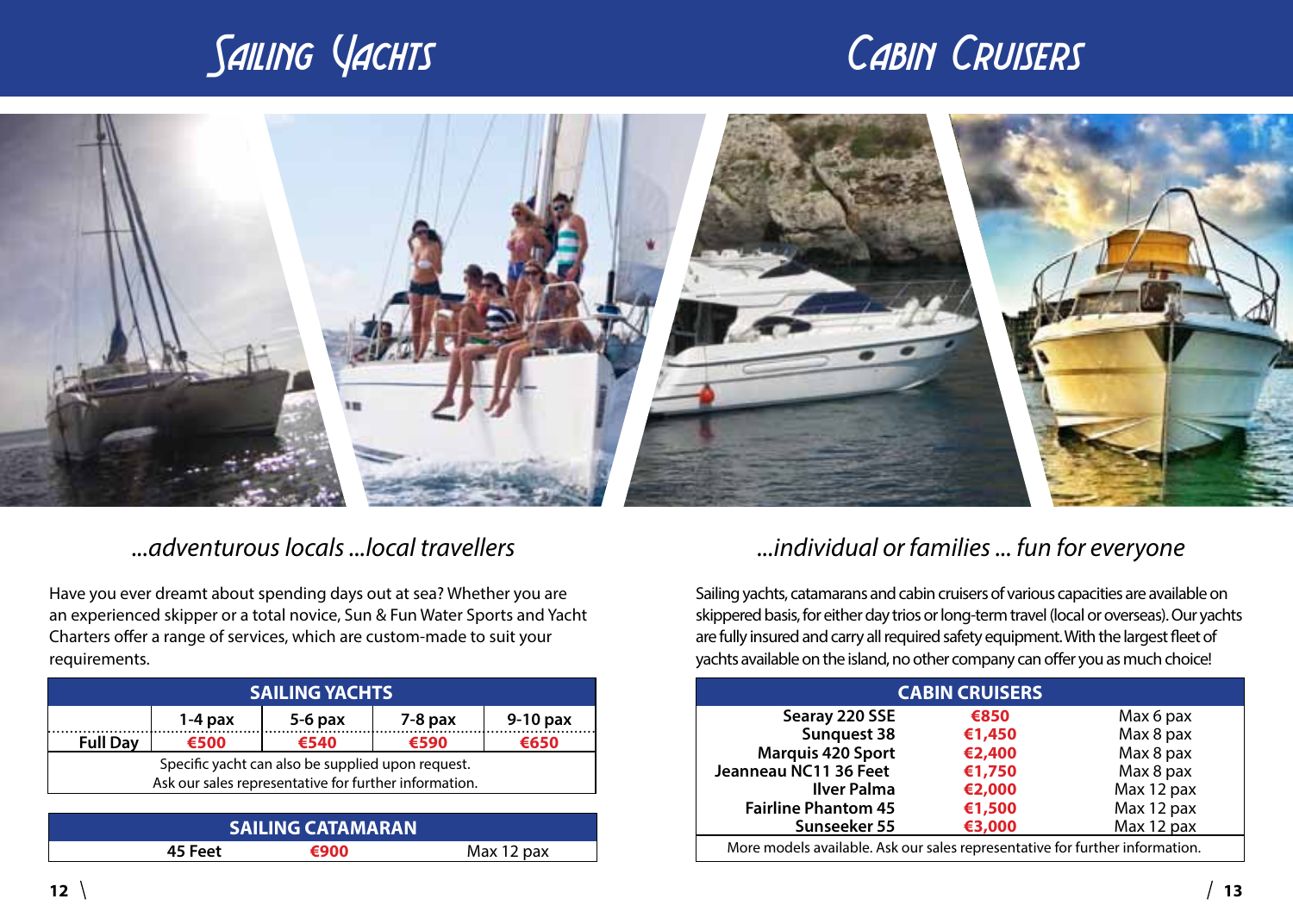## Gozo & Comino Round Round Malta Cruise



Feel the breeze in your hair and the sun on your face during this full-day cruise around Gozo & Comino. Our beautiful Turkish Gulet departs from Sliema Ferries (transport included in the price) for a fun filled relaxing cruise, along the panoramic urban coast of Malta. Upon arriving and anchoring at one of the secluded bays in Gozo, you can choose to take a refreshing dip in the crystal clear sea, snorkel around the rugged coastline or simply lay back and relax and take in the sun from our spacious decks. Later in the day we head to the famous Blue Lagoon where our yacht will berth 'stern to' in order to allow you easy access to the Island of Comino. Here you can spend time exploring the island or swimming in the tranquil turquoise water. Snorkelling equipment is available on board for a minimum hire fee. Fish is abundant in the area attracting divers from all over the world. A few crumbs of bread and hundreds of silver sea bream can be seen feasting on the waterline. A truly unique spectacle. A speed boat trip to the nearby caves is highly recommended and is available at a charge. The trip back is a relaxing cruise to the sound of the beating waves and soft music until we arrive into Sliema at approximately 18:00hrs.

**Adults €50 | Children (under 12yrs) €30***Inc Buffet Lunch. \*Transport €5 per person*

With a stop in the Blue Lagoon for lunch, swimming and snorkelling or just lounging in the sun. During this cruise we shall cruise past Valletta, Malta's Capital City, the Grand Harbour Entrance, Marsascala Bay, St. Thomas Bay, Island Bay and Peter's Pool, past Delimara Point and Marsaxlokk Bay, Malta's largest fishing village and past the Blue Grotto, giving you a view of these fascinating colourful caves. The Captain Morgan vessel also cruises past the imposing Dingli Cliffs and the little island of Filfla and past some of Malta's most popular sandy beaches. A particular attraction is Anchor Bay. This rocky cove incorporates 'Popeye's Village', the actual set of the film 'Popeye' which was shot on location. We stop at the Island of Comino in the crystal clear waters of the famous Blue Lagoon\*. Whilst your stay on Comino, optional boat rides to the caves are organised. Tickets for this fantastic 25 minute excursion are sold on board!!! We also cruise past Mellieħa Bay and St. Paul's Island, where St. Paul was shipwrecked in 60AD, then onto Salina Bay, St. Andrew's, the casino and the picturesque St. Julian's Bay. A buffet spread and wine is served by Captain Morgan's Chef and Stewards. The rest of the day is spent sunbathing and swimming. One may also go ashore to roam around the Island and swim. **Adult €45 | Children (5-12yrs) €35** *\*Transport €5 per person*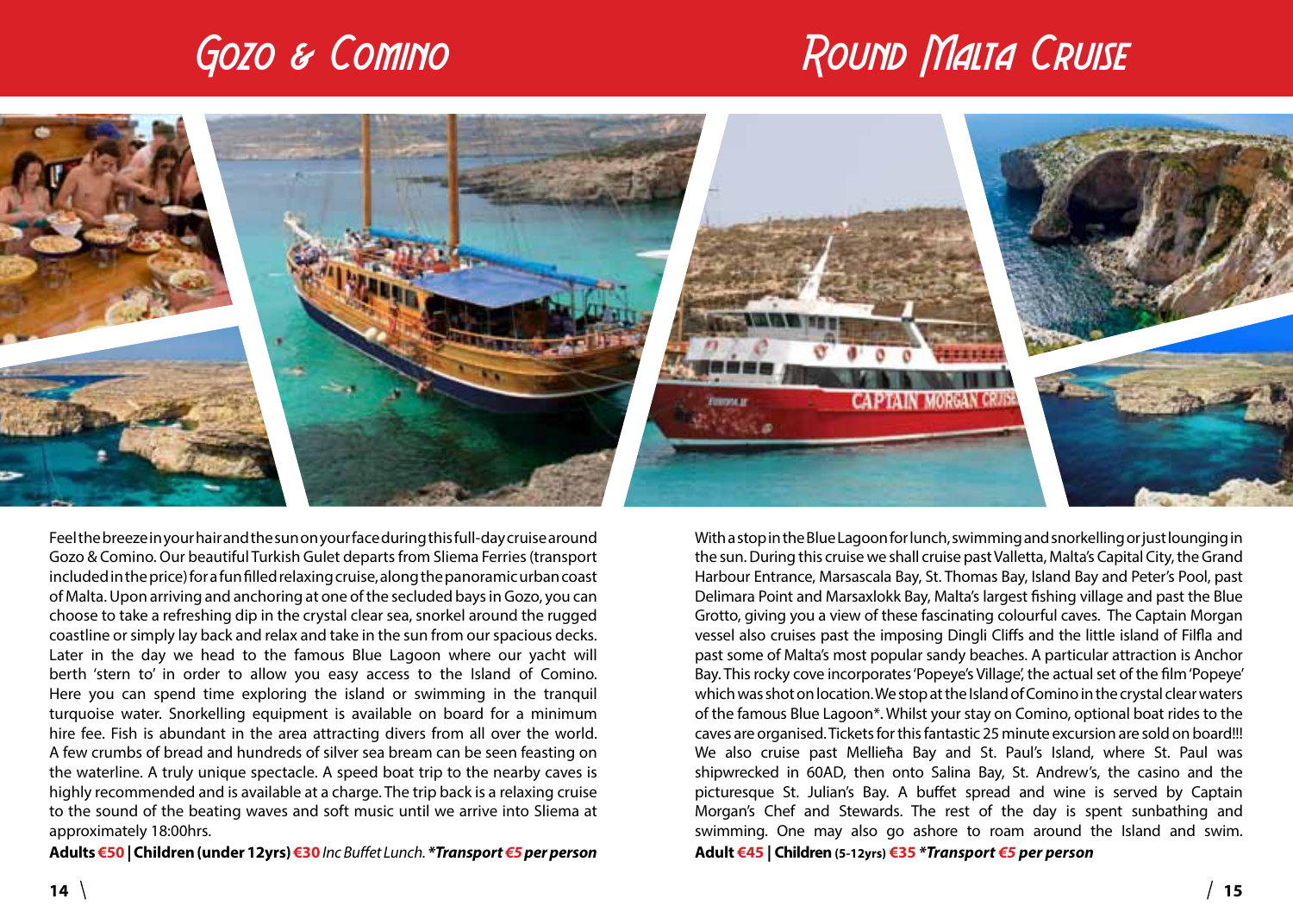## SPIRIT OF MALTA CRUISES SUNSET CRUISES



### **SPIRIT OF MALTA**

Departing from Sliema at 10:00hrs

This full-day sailing cruise guarantees a day full of partying & dancing, a 5-star cold buffet lunch & stops for swimming in Malta's most beautiful bays. The price includes an open bar stocked with beer, wine, soft drinks & water.

**Adult €60 | Children** (under 12yrs) **€35** *\*Transport €5 per person*

#### **SPIRIT OF MALTA ADVENTURE**

A half-day jeep safari and a half-day sailing trip. Departing from our jeep depot, catching the ferry to Gozo for a fantastic morning of 4x4 adventure. At lunchtime, you will embark on the Spirit of Malta. Lunch will be served at the Blue Lagoon in Comino.

**Adult €75 | Children** (under 12yrs) **€55** *\*Transport €5 per person*

#### **BOAT PARTY 17+**

#### **A BOAT PARTY TO REMEMBER FOR THE REST OF YOUR LIFE!!**

If you would really like to experience Malta's vibrant night life scene, then you must join us on the Captain Morgan Cruises Night Boat Party on board the Fernandes or the Spirit of Malta! The vessel will depart from Sliema Ferries and will cruise towards the sunset. As the night falls, the music gets louder and the party will keep on raving until we return back to Sliema at approximately midnight.

#### **Adult €25** *\*Transport €5 per person*

Includes snack & free flowing wine from first Anchor point.

#### **SUNSET CRUISE**

Departing from the Sliema ferries we head towards St. Paul's Islands, enjoying the music and a delicious buffet with the chance to swim at the destination. On our way back we sail through the Grand Harbour to take in the beautiful scenery and magnificent bastions.

**Adult €50 | Children** (under 12yrs) **€25** *\*Transport €5 per person* Includes: Hot and Cold buffet, unlimited rum punch, wine during dinner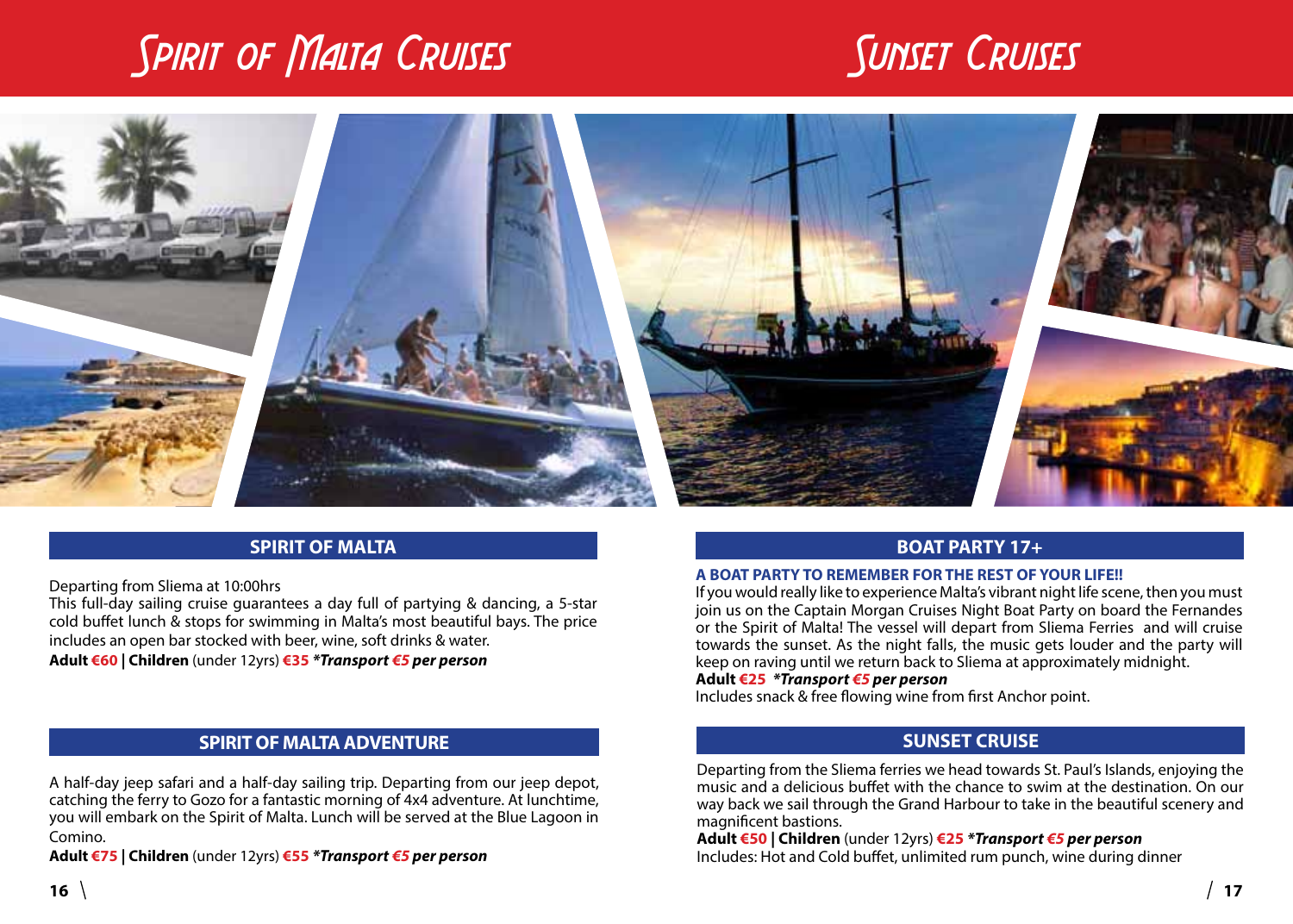

BLT Baguette Cheese and Tomato Sandwich Muffin Two types of fresh fruit Cereal bar 50gr Crisps 50cl Mineral water 20cl Fruit Juice

#### **Intermediate - €18.00**

Smoked Salmon and Cucumber, Horseradish Multigrain Sandwich Bresaola and Radicchio, Tomato Mustard Mayo Sandwich Chicken Caeser Salad American Muffin Two types of fresh fruit 50cl water 20cl fruit juice 50 gr salted crisps Cereal bar

#### **Advanced - €30.00**

Select a Salad of your choice, Select a Sandwich Select a Wrap of your choice Four types of fresh fruit Muffin Apple Crumble Two Cereal bars Two 50 gr Crisps 50cl Mineral water 20cl Fruit Juice



**Sandwiches, Baguettes, Ftira`s and Ciabatta accompanied with side salad and salted crisps**

#### **Lord Sandwich**

ham, cheese, salad **Club Ciabatta** chicken breast, crisp bacon, egg, lettuce, salad, tomato & mayo

**Farm Fresh Baguette** chicken, radicchio, ice berg lettuce, apple, mustard mayo

### **BLT Baguette**

grilled bacon, crisp salad leaves, tomatoes & mayo

#### **Salmon Multigrain Baguette** smoked salmon, brie, tomato, mayo,

horseradish, lollo rosso **Stone baked Ftira**

ham, cheddar cheese, salad & branston pickle

#### **Vegetarian Ftira**

grilled aubergines, courgettes and peppers, fresh mozzarella, tomatoes & basil oil

#### **Traditional Maltese Ftira**

tuna, sun blushed tomatoes, tomato paste, olives, capers, salad leaves, beans & olive oil

#### **Gustosa e Golosa Ciabatta**

parma ham, parmesan cheese, salsa verde, rocket salad & tomatoes

#### **Italian Ciabatta**

salami, fresh mozzarella, salsa verde and tomatoes



### **Salad & Wrap - €18.00**

#### **Salads**

**Greek salad** freshly cut peppers, cucumber, tomatoes, feta cheese

#### **Caprese**

mozzarella, tomatoes, basil leaves, olive oil

### **Salad Nicoise**

tuna, green beans, potato, tomatoes, egg, olives, green leaves

### **Chicken Caeser Salad**

iceberg lettuce, parmesan dressing, croutons, parmesan shavings **Smoked Salmon Ceaser Salad**

iceberg lettuce, parmesan dressing, croutons, parmesan shavings

#### **Maltese Pasta Salad**

pasta, sundried tomato, goats cheese, basil oil, capers, olives, bell peppers, garlic, artichokes,

#### **Quinoa Salad**

salad leaves, chicken quinoa, sweet potato, tomatoes, cucumber

#### **Wraps**

#### **Vegetarian Wraps (served cold)**

bell peppers, mushrooms, zucchini, melted cheese and basil tomato salsa & salad

#### **Country Wraps (served cold)**

sauté of chicken and vegetables, melted cheese and garlic, served with basil tomato salsa & salad **Honey Baked Wrap (served cold)** ham, swiss emmenthal cheese, honey



**served with bread rolls, water biscuits (galletti)**

#### **Italian Platter €18**

parma ham, salami, bresaola, grana padano, bonccini di mozzarella, cherry tomatoes, grilled melenzane, grilled zucchini, grilled mushrooms

#### **Maltese Platter €18**

tuna. bigilla, galletti, goats cheese, stuffed olives, capers, fresh tomtaoes, sundried tomatoes, tomato paste, maltese sausage, artichokes, garlic bean salad

#### **International Cheese Platter €18**

Applewood cheese, Blue cheese, Grana Padano,Goats Cheese, Liver pate, Chorizo, Salami, Parma Ham, Grapes, Branston pickle, Olive tapinade

#### **Dip Selection, €14**

bigilla, cheese dip, hummus bi tahini, olive tapinade, guacamole avocado dip, tomato salsa,tuna dip, galletti, focaccia, pitta bread